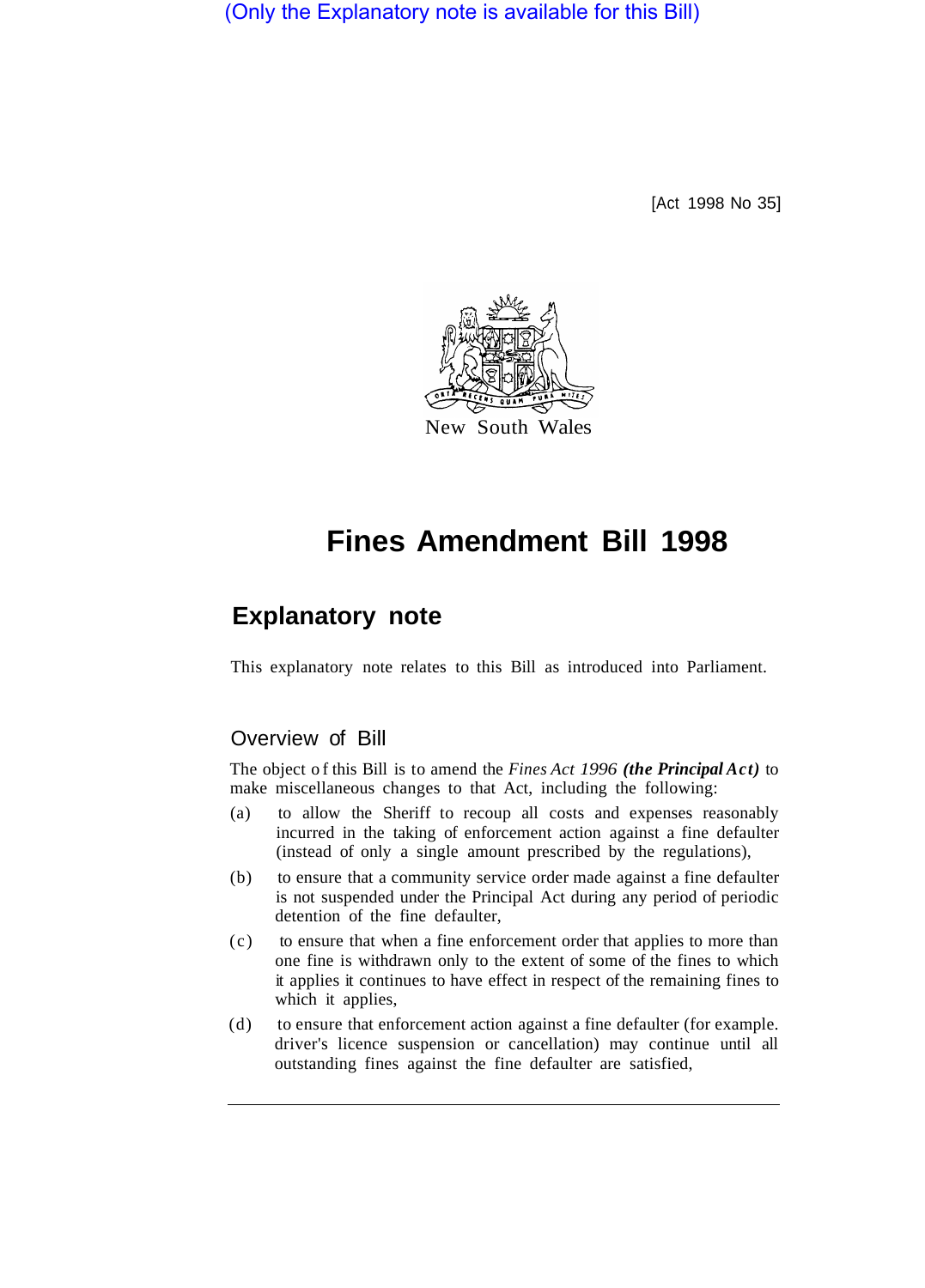Explanatory note

- (e) to include within the definition of a *fine* covered by the fine enforcement procedures of the Principal Act, any professional costs ordered by a court in proceedings brought by a law enforcement officer,
- (f) to transfer to the Principal Act provisions currently found in the regulations under that Act.

### Outline of provisions

**Clause 1** sets out the name (also called the short title) of the proposed Act.

**Clause 2** provides for the commencement of the proposed Act on a day or days to be appointed by proclamation.

**Clause 3** is a formal provision giving effect to the amendments to the *Fines Act 1996* set out in Schedule 1.

#### **Schedule 1 Amendment of Fines Act 1996**

#### **Sheriff's enforcement costs**

At present, enforcement costs incurred by the Sheriff in taking enforcement action against a fine defaulter under Division 4 of Part 4 of the Principal Act are prescribed by the regulations as a fixed amount (currently \$50) payable into the Consolidated Fund. It is proposed to insert a new section 76A into the Act so as to allow the Sheriff to recoup any costs and expenses reasonably incurred that are in excess of those prescribed costs (Schedule 1 [28]). Under section 57 (4), such enforcement costs, once approved by the State Debt Recovery Office, form part of the fine. Consequential amendments are made by Schedule 1 [8], [9], [14], [15], [18] and [19].

#### **Non-suspension of community service order upon order for periodic detention**

It is proposed to amend section 84 of the Principal Act to ensure that a community service order that is imposed on a fine defaulter under that Act is not suspended during any period of periodic detention served by the fine defaulter for any offence (Schedule  $\overline{1}$  [29] and [30]).

Explanatory note page 2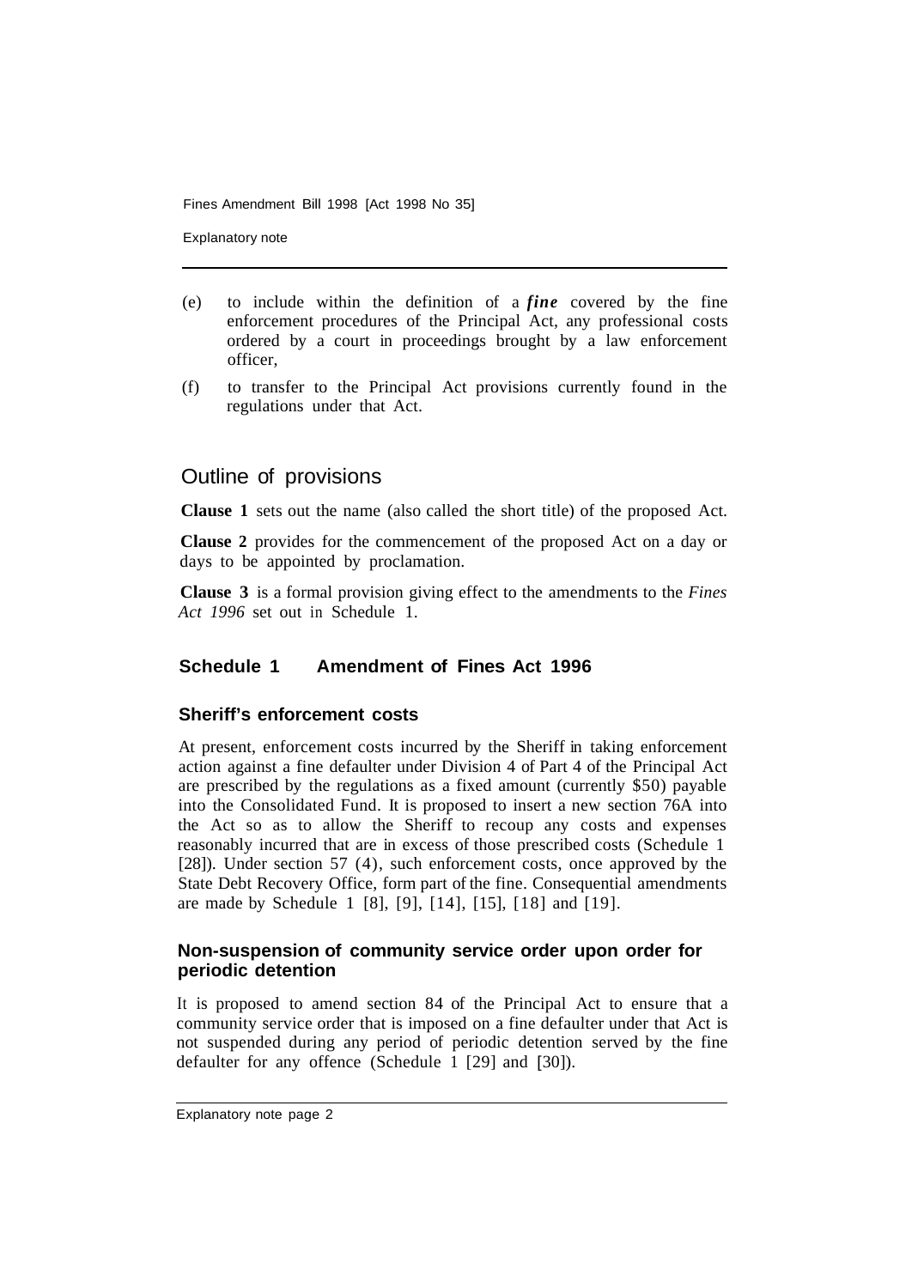Explanatory note

#### **Issue of subsequent warrant for imprisonment**

It is proposed to amend section 89 of the Principal Act to clarify that a warrant for imprisonment issued after the revocation of an order made under an earlier warrant replaces that earlier warrant (rather than cancelling it) to avoid any doubt being cast on the previous detention of the fine defaulter under the earlier warrant (Schedule 1 [31]).

#### **Information to be given to a fine defaulter**

It is proposed to amend sections 9 and 27 of the Principal Act to clarify the information required to be given in a written notice of a court-imposed fine (Schedule 1  $\overline{7}$ ) or a penalty reminder notice (Schedule 1  $\overline{1}$  12). The proposed amendments require notification of enforcement action that may be taken (instead of the action that will be taken) under the Principal Act if the amount is not paid by the due date as well as notification of the additional enforcement costs that become payable if such enforcement action is taken.

#### **Withdrawal or annulment of fine enforcement order relating to more than one fine**

It is proposed to amend sections 17 and 46 of the Principal Act to ensure that when a court fine enforcement order that applies to more than one fine, or a penalty notice enforcement order that applies to more than one penalty notice. is withdrawn only to the extent of some of the fines or penalty notices to which it applies. it continues to have effect in respect of any remaining fines or penalty notices to which it applies (Schedule 1 [10] and [16]). A similar amendment is proposed for section 52, which relates to the annulment of a penalty notice enforcement order (Schedule 1 [17]). The revised provisions will also enable amounts paid under the withdrawn or annulled order to be applied to the payment of the remaining fines payable under the order.

#### **Enforcement action with respect to fine defaulter liable under more than one fine enforcement order**

It is proposed to amend section 66 of the Principal Act to ensure that the State Debt Recovery Office has the power to direct the Roads and Traffic Authority to continue enforcement action against a fine defaulter under Division 3 of Part 4 until every fine payable by the fine defaulter has been paid or satisfied (Schedule 1 [21]). It is also proposed to amend section 65 to ensure that once all fines have been paid or satisfied, the State Debt Recovery Office is obliged to direct the Roads and Traffic Authority to cease enforcement action under the Division (Schedule 1 [20]).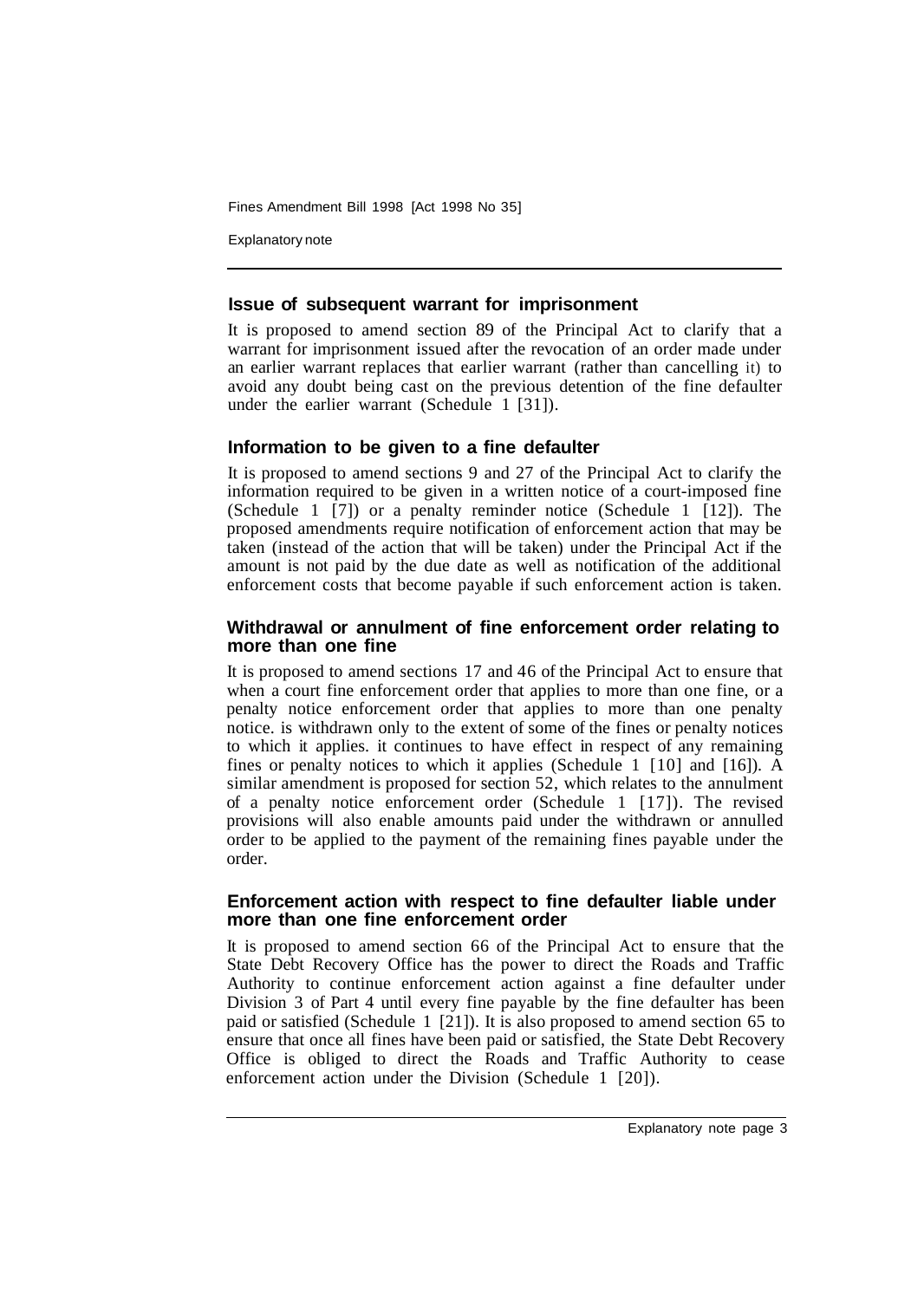Explanatory note

#### **Professional costs**

It is proposed to amend section 4 of the Principal Act:

- (a) to include within the definition of a *fine* any professional costs and witnesses' expenses payable under an order of a court in proceedings for an offence brought by a law enforcement officer (Schedule 1 [3]), and
- (b) to clarify that the existing reference to fees and charges payable under a court order being within the definition of a fine applies only to court fees and charges payable under such an order (Schedule 1 [2]).

It is also proposed to amend section 3 of the Principal Act to include a definition of *law enforcement officer* (Schedule 1 [l]). At present, this definition is found in the regulations. Consequential amendments are proposed to sections 4 and 109 to provide that an amount will be recoverable as a civil debt under Part 6 only if it is not prescribed as a fine under section 4 (Schedule 1 [4] and [32]). Consequential amendments are also proposed to those sections to ensure that the term *proceedings for an offence* includes proceedings for an apprehended violence order and proceedings on appeal (Schedule 1 [5] and [32]).

#### **Adjournment of examination of fine defaulter**

It is proposed to amend section 75 of the Principal Act to ensure that, where a fine defaulter is summoned to attend an examination before a specified officer of the court (as opposed to the State Debt Recovery Office), the officer may adjourn the examination (Schedule 1 [27]). Currently, only the State Debt Recovery Office has this authority.

#### **Provisions transferred from the regulations**

The following provisions currently found in the regulations are proposed to be transferred to the Principal Act:

- (a) provisions relating to the means by which written notice of a fine is to be served on a person (Schedule 1 [6]),
- (b) provisions relating to the persons who may issue and deal with penalty notices (Schedule 1 [11]),
- (c) provisions relating to the means by which a written statement stating that a person elects to have a matter dealt with by a court is to be served on the appropriate officer (Schedule 1 [13]),
- (d) provisions relating to the statutory provisions under which a penalty notice is issued (Schedule 1 [33]).

Explanatory note page 4